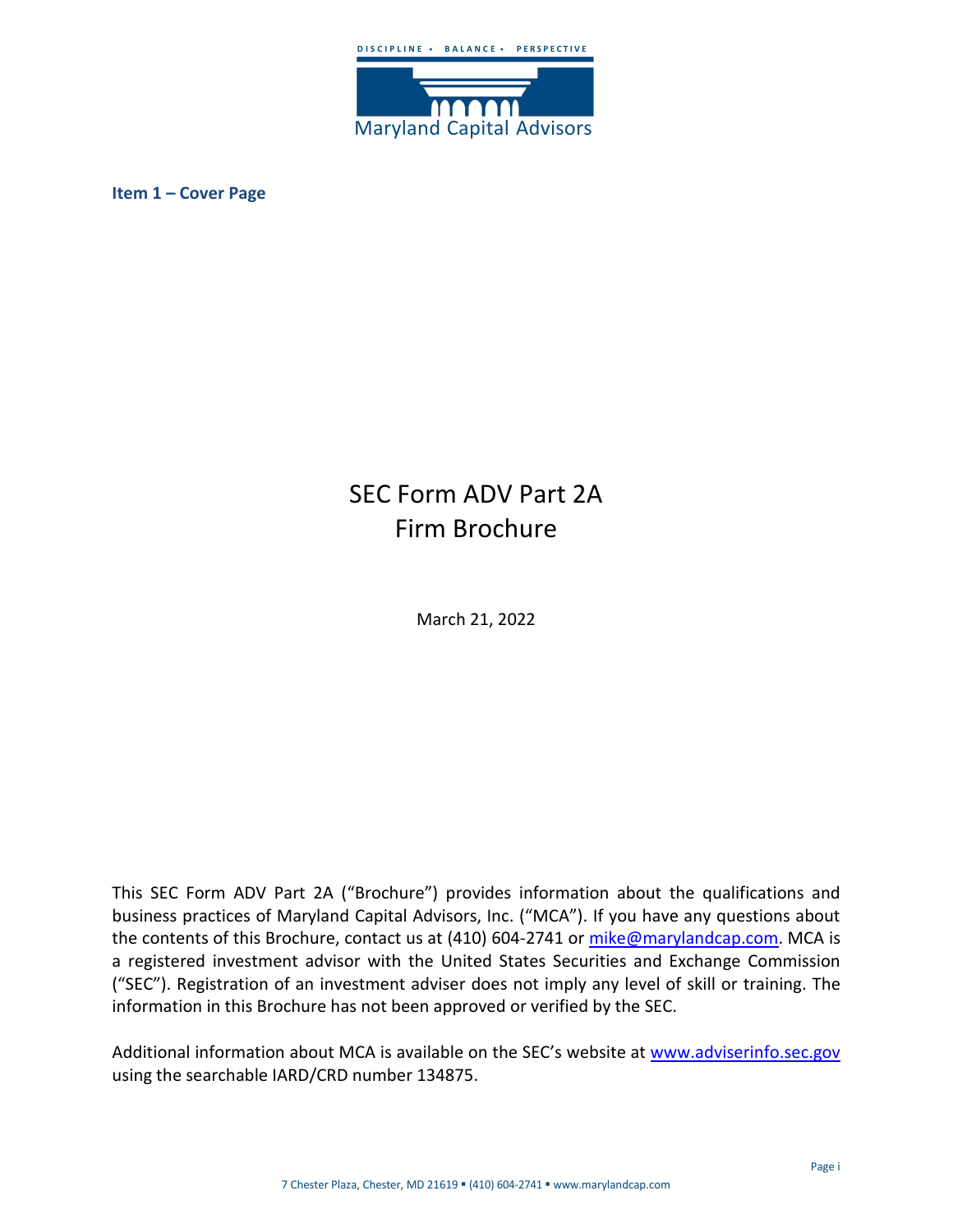# <span id="page-1-0"></span>**Item 2 - Material Changes**

The date of our previous annual update was March 8, 2021. Since that date we have made no material changes to this Brochure.

# <span id="page-1-1"></span>**Item 3 - Table of Contents**

| Item 11 - Code of Ethics, Participation or Interest in Client Transactions & Personal Trading 6 |  |
|-------------------------------------------------------------------------------------------------|--|
|                                                                                                 |  |
|                                                                                                 |  |
|                                                                                                 |  |
|                                                                                                 |  |
|                                                                                                 |  |
|                                                                                                 |  |
|                                                                                                 |  |
|                                                                                                 |  |

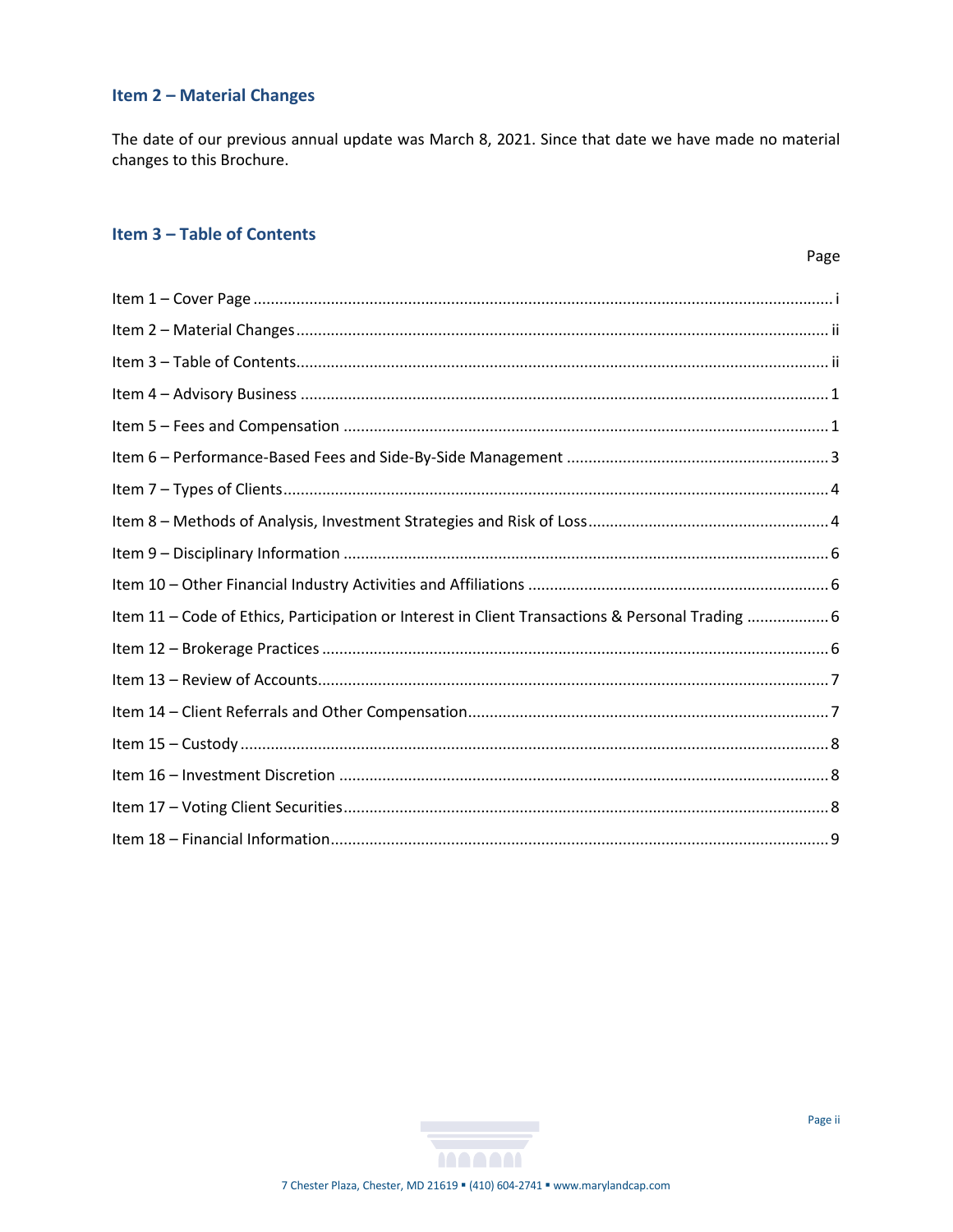#### <span id="page-2-0"></span>**Item 4 – Advisory Business**

- **A** Maryland Capital Advisors, Inc. ("MCA", "we", "us", and "Advisors") is a Maryland Corporation registered as an independent, referral-only, SEC-registered investment advisor under federal securities laws, rules and regulations, with our principal place of business located in Chester, Maryland. Michael Damas is the President, Chief Investment Officer, and sole owner of MCA, which was founded in 1997.
- **B** We create individualized tax- and cost- efficient portfolios for each client's unique personal, professional, and investment situation<sup>[1](#page-2-2)</sup>. We combine long-standing academic portfolio theory with our decades of Wall Street experience in economic research, bond trading, and risk management. Our investment philosophy utilizes the substantial body of academic work known as Modern Portfolio Theory, and incorporates the academic research on factors of expected returns. In short, we believe that markets are efficient. This essentially means that we are not willing to spend our client's valuable time and money attempting to determine which investments will perform better or worse in the future. Stock-pickers and market-timers do not generate returns that are significantly different than those that we would expect from random chance.
- **C** MCA works with each client to create an Investment Policy Statement that outlines an asset allocation plan for the client's portfolio. This document will be created after a detailed review of investible assets and discussions of risk-tolerance, investment horizon, financial plan, and other constraints. Then, we carefully craft and manage a globally-diverse investment portfolio consisting of a dozen or more asset classes using institutional class funds, exchange-traded funds, and individual fixed-income securities. Clients may choose to impose investment restrictions on certain securities or types of securities.
- **D** We do not participate in any wrap-fee programs.
- **E** MCA manages approximately \$293,938,950 of client assets on a discretionary basis and approximately \$16,089,443 of client assets on a non-discretionary basis. We also provide investment advice and counsel on an additional \$89,560,580 of client assets. These amounts were calculated as of December 31, 2021.

### <span id="page-2-1"></span>**Item 5 – Fees and Compensation**

**A** We are a fee-only advisory firm, meaning we are compensated only by our clients and do not receive compensation or commissions from any other parties. We believe this method of compensation minimizes conflicts of interest that are common in the investment management industry.

Compensation to us for our services will be calculated in accordance with fees set forth in Schedule A of the Investment Advisory Agreement ("IAA") entered into with each client when we begin our professional relationship. We reserve the right to amend the Fees and the IAA itself

<span id="page-2-2"></span> $1$  MCA does not provide tax or accounting advice. This material has been prepared for informational purposes only, and is not intended to provide, and should not be relied on for, tax or accounting advice. Always consult a tax advisor before engaging in any transaction.

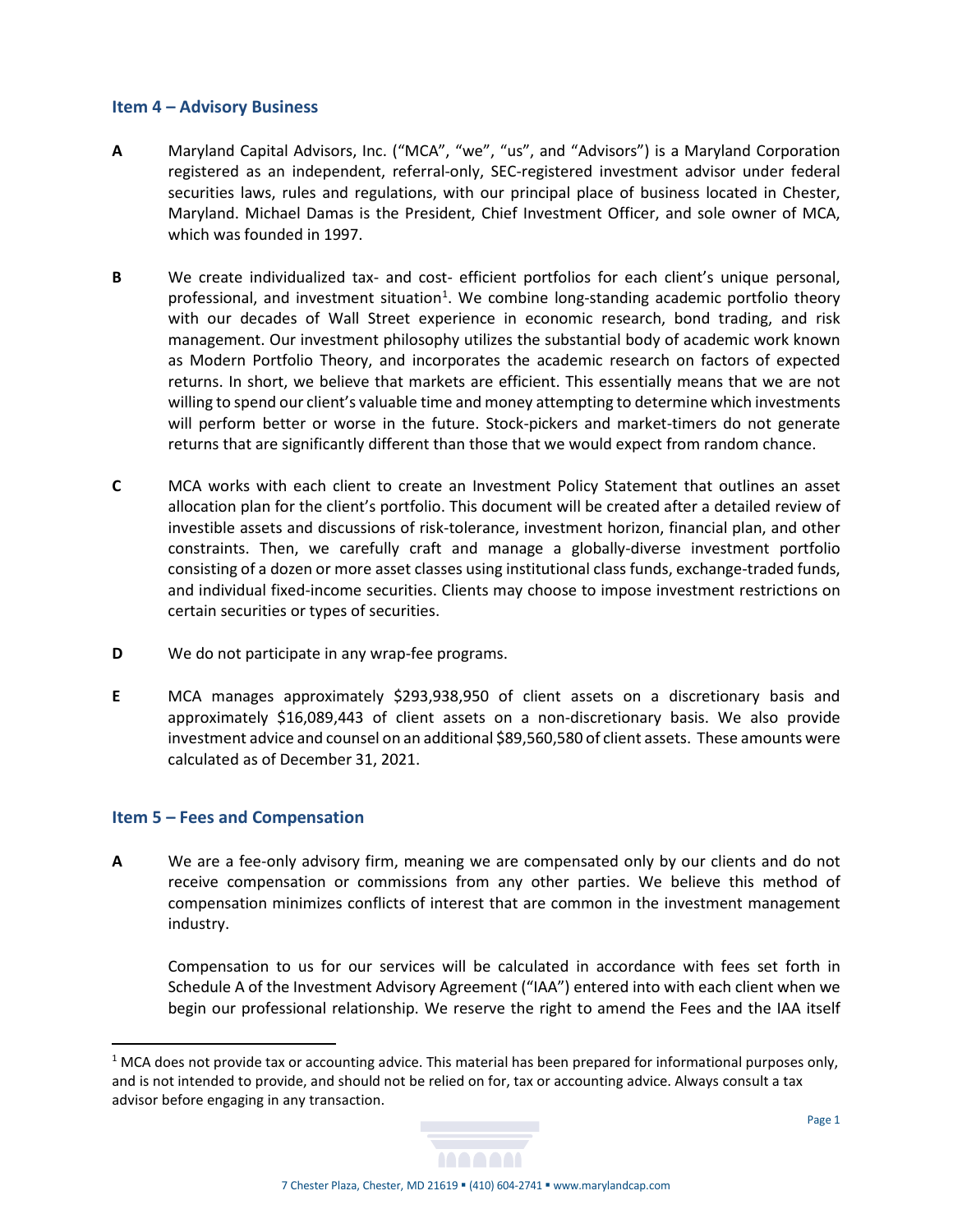upon 30-days prior written notice to each client. The fee will be calculated quarterly, in advance, and will be equal to the agreed upon rate per annum divided by four. Fee adjustments will be made to reflect deposits in and withdrawals from the account ("capital flows") during the previous quarter on a prorated basis.

| Assets Under      | Annual     | Aggregate Fee |                |               |
|-------------------|------------|---------------|----------------|---------------|
| Management        | Fee        | Percent       | <b>Dollars</b> | Portfolio     |
| First \$1 Million | 1.00%      | 1.00%         | \$10,000       | \$1 Million   |
| Next \$1 Million  | 0.85%      | 0.93%         | \$18,500       | \$2 Million   |
| Next \$1 Million  | 0.70%      | 0.85%         | \$25,500       | \$3 Million   |
| Next \$1 Million  | 0.55%      | 0.78%         | \$31,000       | \$4 Million   |
| Next \$1 Million  | 0.40%      | 0.70%         | \$35,000       | \$5 Million   |
| Next \$1 Million  | 0.30%      | 0.63%         | \$38,000       | \$6 Million   |
| Next \$1 Million  | 0.30%      | 0.59%         | \$41,000       | \$7 Million   |
| Next \$1 Million  | 0.30%      | 0.55%         | \$44,000       | \$8 Million   |
| Next \$1 Million  | 0.30%      | 0.52%         | \$47,000       | \$9 Million   |
| Next \$1 Million  | 0.30%      | 0.50%         | \$50,000       | \$10 Million  |
| Next \$1 Million  | 0.20%      | 0.47%         | \$52,000       | \$11 Million  |
| Next \$1 Million  | 0.20%      | 0.45%         | \$54,000       | \$12 Million  |
| Next \$1 Million  | 0.20%      | 0.43%         | \$56,000       | \$13 Million  |
| Next \$1 Million  | 0.20%      | 0.41%         | \$58,000       | \$14 Million  |
| Next \$1 Million  | 0.20%      | 0.40%         | \$60,000       | \$15 Million  |
| Over \$15 Million | Negotiable |               |                | \$15+ Million |

#### **STANDARD FEE SCHEDULE**

For purposes of determining value, securities and other instruments held either at Schwab or Fidelity shall be valued at the price provided by Charles Schwab & Co., inclusive of accrued interest, where applicable. For accounts held away from Schwab or Fidelity, securities and other instruments shall be valued at the price provided by the firm holding those accounts. Notwithstanding the above, fees are generally negotiable.

All fees incurred in connection with transactions for each account will be paid out of the assets in client accounts and are in addition to the investment management fees paid to us.

- **B** Our fees may be paid directly to us from the account by the custodian upon submission of an invoice to the independent custodian holding client assets showing the amount of fees, the value of the client's assets on which the fees are based, and the specific manner in which the fees are calculated. Payment of fees may result in the liquidation of a client's securities if there is insufficient cash in the account. We provide detailed billing invoices, but clients are responsible for verifying the accuracy of fee calculations.
- **C** Since our approach employs the use of lower-cost, passively-managed asset class strategies, our portfolios are not subject to the higher expenses of actively-managed funds, nor do they suffer from embedded marketing fees and/or sales charges that are commonplace in many retail-class mutual funds. However, even with utilizing these lower-cost investments, clients may be required to pay a proportionate share of any mutual fund's fees/charges, and brokerage commissions, in addition to the fees we charge.

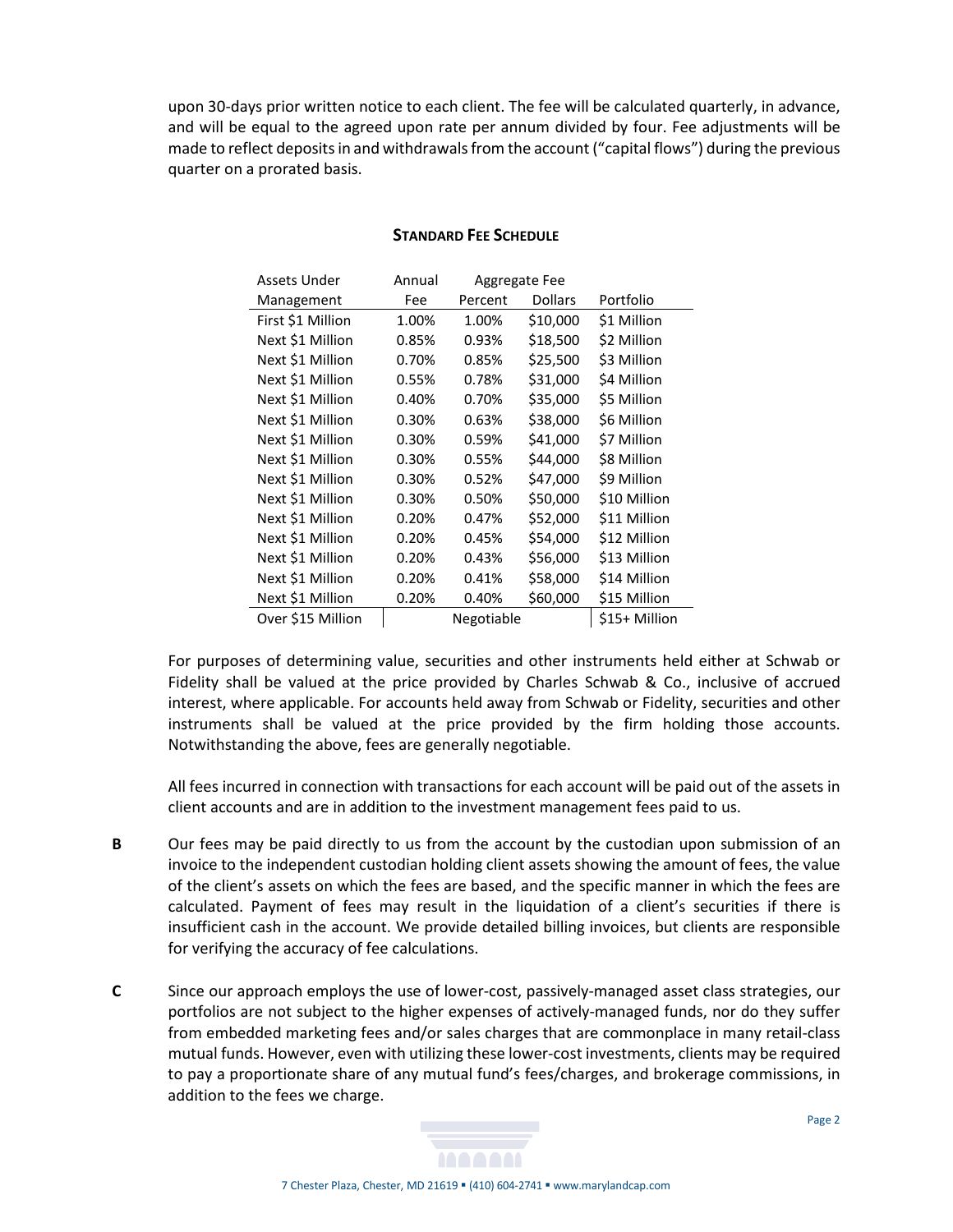- **D** The market value will be construed to equal the sum of the values of all assets in the account, adjusted by any margin debt. Fees for partial quarters at the commencement or termination of the IAA will be billed or refunded on a prorated basis contingent on the number of days the account was open during the quarter. Quarterly fee adjustments for additional assets received into the account during a quarter or for partial withdrawals will also be provided on the above prorated basis.
- **E** We are a fee-only investment advisory firm paid on a percentage of client assets managed or a flat fee. No supervised person associated with us receives or accepts any compensation for the sale of securities or investment products.

### **Rollover Recommendations**

As part of our investment advisory services, we may recommend that Clients roll assets from employer retirement plan accounts (Plan Accounts) to an individual retirement account (IRA) that we will manage on their behalf. If a Client elects to roll Plan Account assets to an IRA that is subject to our management, we may charge an asset-based fee, as set forth in each Client's Investment Advisory Agreement. Generally, the more assets a Client has in advisory accounts, the more they will pay in fees. This may create a conflict of interest because we may have financial incentive to recommend this type of rollover. However, when we provide this type of rollover recommendation, we are acting as fiduciaries according to the laws that govern retirement accounts, and must operate under a special rule that requires us to act in Clients' best interests and not put our interests ahead of Clients' interests.

The rule's provisions require that we:

- meet a professional standard of care when making investment recommendations (give prudent advice)
- never put our financial interests ahead of Clients' interests when making recommendations (give loyal advice)
- avoid misleading statements about conflicts of interest, fees, and investments
- follow policies and procedures designed to ensure that we give advice that is in Clients' best interests
- charge no more than a reasonable fee for our services
- give Clients basic information about conflicts of interest

This potential conflict can be addressed and mitigated upon a thorough review of the Client's Plan Accounts, and we will provide Clients with a written explanation of the advantages and disadvantages of rolling over Plan Accounts. Instead of making a specific rollover recommendation, we may instead take an educational approach where we provide general educational materials regarding the pros and cons of rollover transactions, advise Clients to speak with their tax and/or legal advisors, and leave the final rollover decision to the Client.

# <span id="page-4-0"></span>**Item 6 – Performance-Based Fees and Side-By-Side Management**

We do not charge any performance-based fees for our services.

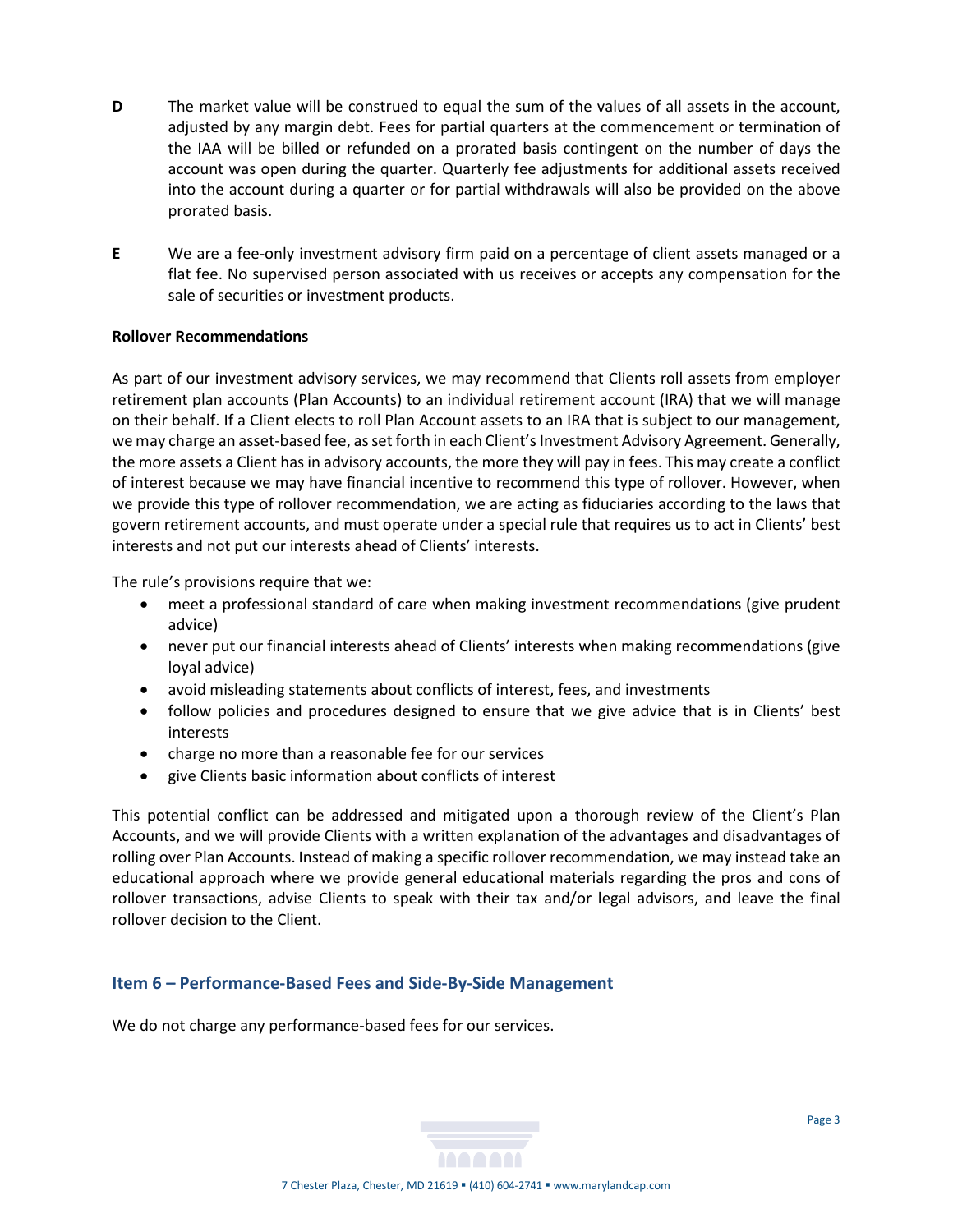## <span id="page-5-0"></span>**Item 7 – Types of Clients**

We provide investment advice to the following types of clients:

- Individuals and families
- Retirement plans
- Corporations
- Trusts, estates or charitable organizations

## <span id="page-5-1"></span>**Item 8 – Methods of Analysis, Investment Strategies and Risk of Loss**

- **A** As referenced in Item 4 above, our primary investment strategy relies on the principles of Modern Portfolio Theory and factors of expected returns for constructing and managing client portfolios. The underlying concepts include:
	- **Markets are efficient**. Securities are fairly priced in liquid and highly competitive markets, making it virtually impossible to predict the future direction of individual securities, or the market as a whole. It is therefore unlikely that any actively-traded portfolio will succeed in consistently "beating the market." Such practices also negatively impact portfolio returns due to transaction costs and tax consequences.
	- **Investors are risk averse**. The only acceptable risk is that which is adequately compensated with potential portfolio returns.
	- **Risk and expected return are related**. Investors seeking higher rates of return must increase the allocation of risky assets in their portfolio, while at the same time accepting greater variation of results (including periods where asset values decline). Investors seeking greater stability in their portfolio must decrease their allocation to risky assets and accept lower rates of return, especially during low interest rate environments.
	- **Factors of returns point to differences in expected returns.** The factors of returns for equity (market, company size, relative price, profitability) and fixed income (term, credit) are pervasive, persistent and robust, and can be pursued in cost-effective portfolios.
	- **Diversification helps reduce volatility**. A diverse, proportional mix of assets classes (global equities, global real estate and bonds) will maximize returns while reducing the volatility of the portfolio as a whole. It also helps better capture returns from broad market forces.
	- **Overall portfolio design is more important than individual security selection**. The appropriate allocation of capital across asset classes has greater influence on long-term portfolio results than the selection of individual securities. Investing strategically and patiently is critical to investment success because it allows the long-term characteristics of the asset classes to materialize.

In implementing our asset allocation strategy, each client's portfolio investments are broadly defined as either "Risk Assets" (gain-seeking) or "Low-Risk Assets" (capital preservation). We perform extensive data analysis and due diligence on investments held in each category.

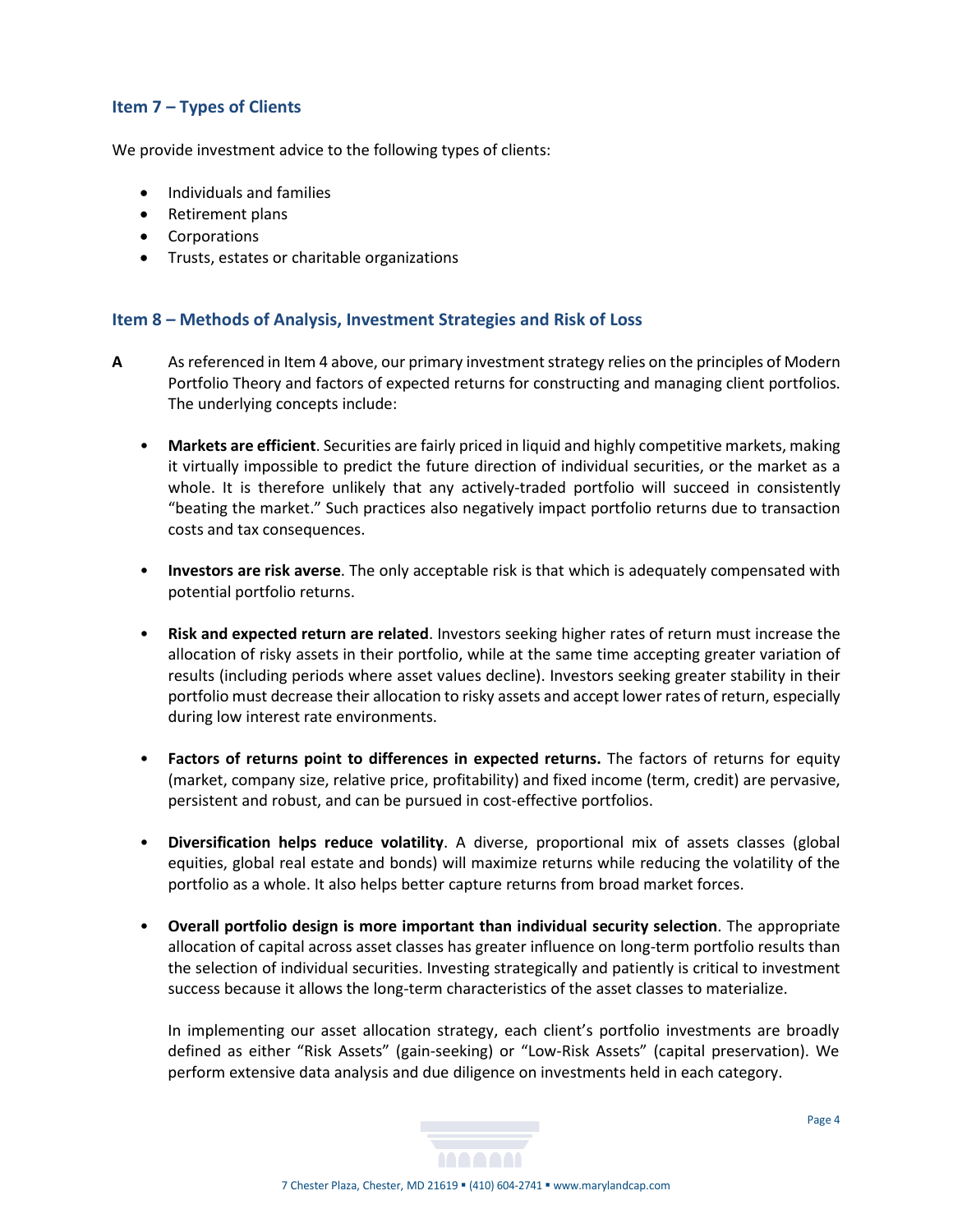#### **Risk Assets**

Risk Assets are expected to generate long-term capital appreciation and maintain purchasing power relative to inflation. We hold Risk Assets, comprising global equities and real estate investments, almost exclusively in mutual funds and exchange traded funds (ETFs), rather than individual securities. We categorize Risk Assets in three geographic groups - U.S., International, and Emerging Markets. Our risk exposure analysis is guided by contact with fund managers, review of fund holdings, adherence to mandated fund strategy, and monitoring of fund risk and return performance.

#### **Low-Risk Assets**

Low-Risk Assets are expected to preserve capital and dampen the volatility of Risk Assets. We hold Low-Risk Assets in bond funds and individual bonds of various maturities. The benefits of a varied maturity pattern are a steady portfolio cash flow and reinvestment opportunities. Low-Risk Assets include Government and Agency Bonds, Bank Certificates of Deposit, Municipal Bonds and Investment Grade Corporate Bonds. We seek to maximize total return with flexible and constrained exposure to interest-rate risk, credit risk, and timing-of-cash-flow risk. We utilize our bond market expertise to evaluate, assemble and manage investments across all bond types.

**B** We will use our best judgment and good faith efforts in rendering services to our clients. However, we cannot warrant or guarantee any particular level of account performance, or that an account will be profitable over time. Not every investment decision or recommendation made by us will be profitable. Investing in securities involves risk of loss including principal. Clients should be prepared to bear all market risk involved in the investment of account assets under the IAA and understand that investment decisions made for each account are subject to various market, currency, economic, political and business risks.

Nothing in the IAA shall relieve us from any responsibility or liability we may have under the Investment Advisers Act of 1940, or other applicable federal or state law.

Except as may otherwise be provided by law, we are not liable to clients for:

- Any loss that a client may suffer by reason of any investment decision made or other action taken or omitted in good faith by us with that degree of care, skill, prudence and diligence under the circumstances that a prudent person acting in a fiduciary capacity would use;
- Any loss arising from our adherence to a client's instructions; or
- Any act or failure to act by a custodian of a client's account.

It is the responsibility of each client to give us complete information and to notify us of any changes in financial circumstances or goals.

**C** While all investing involves risks of loss, as referenced above, our advisory services generally recommend a passive approach based on the science of capital markets, rather than speculation and market timing, using passively-managed mutual funds and bonds which do not involve significant or unusual risks.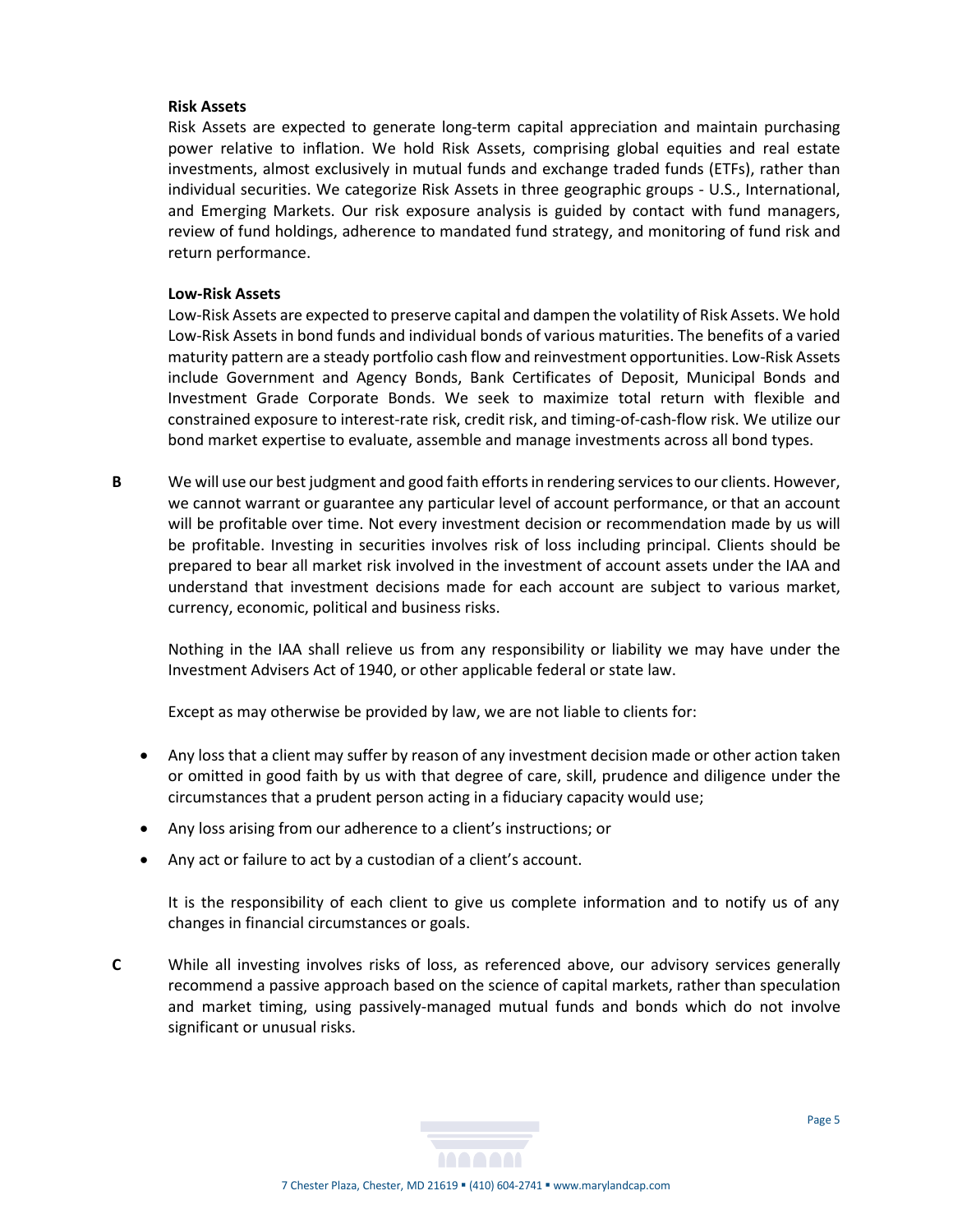### <span id="page-7-0"></span>**Item 9 – Disciplinary Information**

Neither MCA, nor its principal, Michael Damas, are the subject of any legal or disciplinary events which require disclosure.

## <span id="page-7-1"></span>**Item 10 – Other Financial Industry Activities and Affiliations**

As a fiduciary, MCA has certain legal obligations, including the obligation to act in clients' best interest. MCA maintains a Business Continuity and Succession Plan ("BCP") and seeks to avoid a disruption of service to clients in the event of an unforeseen loss of key personnel, due to disability or death. To that end, MCA has entered into a succession agreement with Buckingham Strategic Wealth, effective January 31, 2015. MCA can provide additional information regarding the BCP to any current or prospective client upon request by contacting Michael Damas at (410) 604-2741 o[r mike@marylandcap.com.](mailto:mike@marylandcapitaladvisors.com)

Other than the information disclosed above, we do not participate in any other materially significant financial industry activities and have no other financial industry affiliations to disclose.

## <span id="page-7-2"></span>**Item 11 – Code of Ethics, Participation or Interest in Client Transactions & Personal Trading**

- **A** MCA has a Code of Ethics which all employees are required to follow. The Code of Ethics outlines proper conduct related to all services provided to clients. Prompt reporting of internal violations is mandatory. A copy of the Code of Ethics is available to any client or prospective client upon request.
- **B,C,D** MCA, or individuals associated with us, may buy and sell some of the same securities for our own account that we buy and sell for our clients. In all instances, where appropriate, we will purchase securities for our advisory accounts before purchasing any of the securities for our own account. Likewise, where appropriate, we will sell securities from our advisory accounts before selling any of the securities from our own account. In some cases, we may buy or sell securities for our own account for reasons not related to the strategies adopted by our clients.

We will disclose to clients any material conflict of interest which could reasonably be expected to impair our ability to render unbiased and objective advice.

### <span id="page-7-3"></span>**Item 12 – Brokerage Practices**

**A** Our clients' brokerage services are executed by independent third-party broker-dealers. Except to the extent that a client directs brokerage otherwise, we may use our discretion in selecting or recommending broker-dealers. Clients are not obligated to effect transactions through any broker-dealer recommended by us.

In some transactions where clients choose to direct trades we may not achieve the most favorable execution of client transactions, which may cost clients more money. For example, in directed brokerage accounts, clients may pay higher brokerage commissions because we may not be able to aggregate orders to reduce transaction costs, or clients may receive less favorable prices.

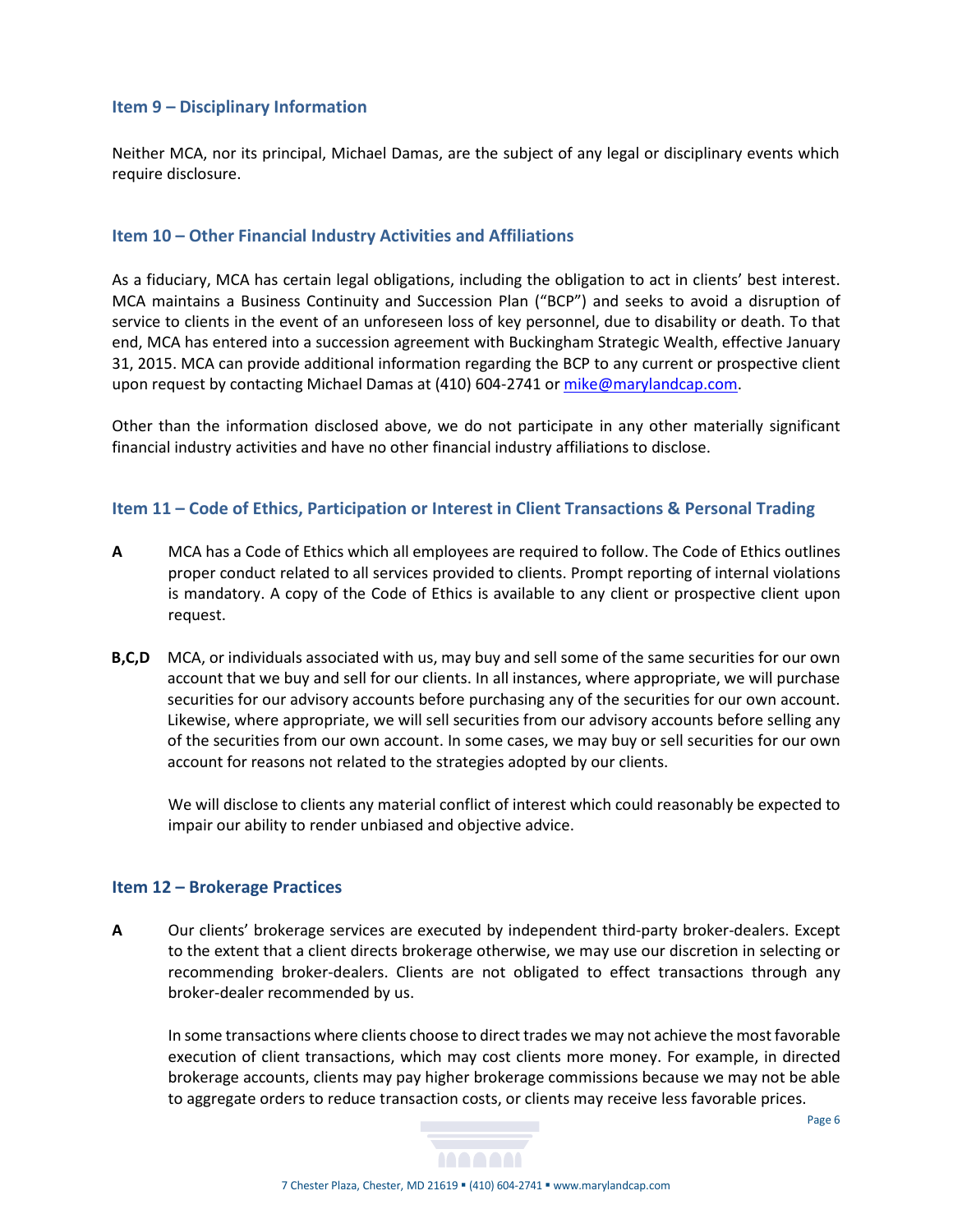In recommending a broker-dealer, we will comply with our fiduciary duty in accordance with the Securities Exchange Act of 1934 to obtain best execution, and will take into account such relevant factors as:

- Price;
- The broker-dealer's facilities, reliability and financial responsibility;
- The ability of the broker-dealer to effect transactions, particularly with regard to such aspects as timing, order size and execution of order;
- The research and related brokerage services provided by such broker-dealer to us, notwithstanding that the account may not be the direct or exclusive beneficiary of such services; and
- Any other factors that we consider to be relevant.
- **B** We are authorized in our discretion to aggregate purchases and sales and other transactions made for the account with purchases and sales and other transactions in the same or similar securities or instruments for our other clients. When transactions are so aggregated, the actual prices applicable to the aggregated transactions will be averaged, and the account will be deemed to have purchased or sold its proportionate share of the securities or instruments involved at the average price so obtained. We direct confirmations of any transactions effected for a client's account to be sent to each client as required by applicable law.

### <span id="page-8-0"></span>**Item 13 – Review of Accounts**

- **A** Accounts are reviewed by MCA's President. The frequency of reviews is based on the client's investment objectives, but will occur no less than annually.
- **B** More frequent reviews may also be triggered by a change in the client's investment objectives; tax considerations; large deposits or withdrawals; large sales or purchases; loss of confidence in corporate management; or changes in macroeconomic climate.
- **C** All clients receive quarterly reports on investments that we manage, and we provide a client portal where clients can view their investment accounts, quarterly reports, and up- to-date values and performance at any time. Clients also receive account statements from the independent custodian of their accounts on no less than a quarterly basis. We encourage clients to compare the information presented on these statements.

#### <span id="page-8-1"></span>**Item 14 – Client Referrals and Other Compensation**

We have no arrangements, written or oral, in which we compensate others or are compensated for client referrals.

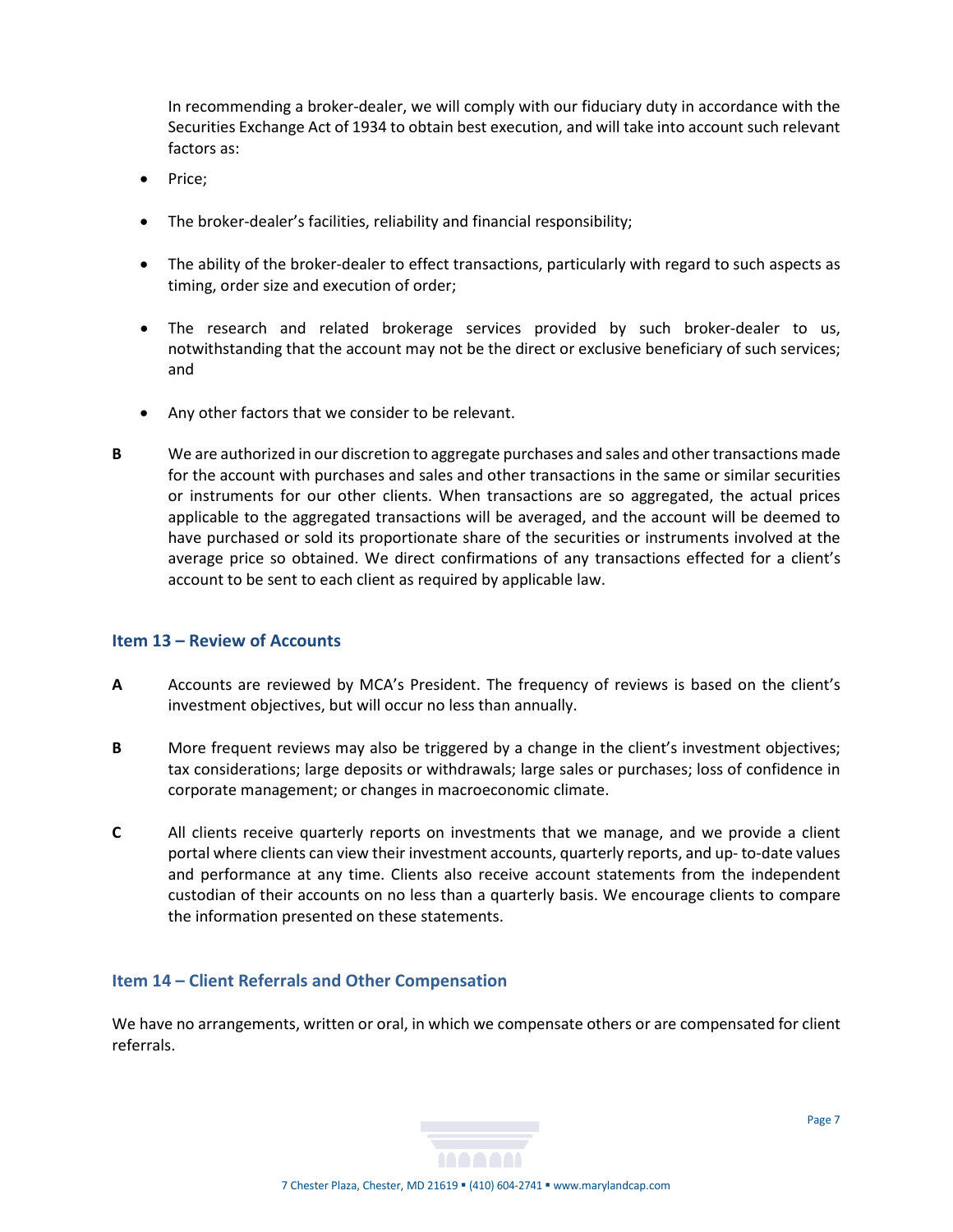#### <span id="page-9-0"></span>**Item 15 – Custody**

MCA does not have custody of the assets in client accounts, other than having the ability to deduct our fees from client accounts held with qualified custodians, and the ability to disburse or transfer certain funds pursuant to Standing Letters of Authorization executed by clients. As such, MCA shall have no liability to clients for any loss or other harm to any property in the account, including any harm to any property in the account resulting from the insolvency of the custodian or any acts of the agents or employees of the custodian and whether or not the full amount of such loss is covered by the Securities Investor Protection Corporation ("SIPC") or any other insurance which may be carried by the custodian. Clients understand that SIPC provides only limited protection for the loss of property held with qualified custodians.

#### <span id="page-9-1"></span>**Item 16 – Investment Discretion**

Except as otherwise instructed, clients grant us ongoing and continuous discretionary authority to execute investment recommendations in accordance with an Investment Policy Statement (or similar document used to establish client's objectives and suitability), without the client's prior approval of each specific transaction. Under this discretionary authority, clients allow us to purchase and sell securities and instruments in their account(s), arrange for delivery and payment in connection with the foregoing, select and retain sub-advisors, and otherwise act on their behalf in most matters necessary or incidental to the handling of the account, including monitoring certain assets. Client may impose investment restrictions.

In some limited circumstances, clients grant us non-discretionary authority to execute investment recommendations as stated above. Non-discretionary authority requires us to obtain a client's approval of each specific transaction prior to executing investment recommendations, as well as for the selection and retention of sub-advisors to their account. As mentioned in Item 13 above, all clients receive quarterly reports on investments that we manage. Clients also receive account statements from the independent custodian of their accounts on no less than a quarterly basis. We encourage clients to compare the information presented on these statements.

All transactions in the account are made in accordance with the directions and preferences provided to us by each client. Clients execute instructions regarding our trading authority as required by each custodian.

### <span id="page-9-2"></span>**Item 17 – Voting Client Securities**

Unless specifically directed otherwise in writing by a client, we are not authorized to receive and vote proxies on issues held in the account, or to receive annual reports. Pursuant to SEC Rule 206(4)-6, we maintain a policy and related procedures to ensure our firm's proxy voting policy is observed, implemented properly and amended or updated, as appropriate.

In situations when clients have assigned proxy voting authority to us, we will evaluate the subject matter of the proxy to be voted on behalf of the client, and vote or abstain based on the best economic interest of the client. For proxy votes pertaining to mutual funds, this generally means we will vote in accordance with Board recommendations. We will keep a record of all proxies voted on behalf of clients.